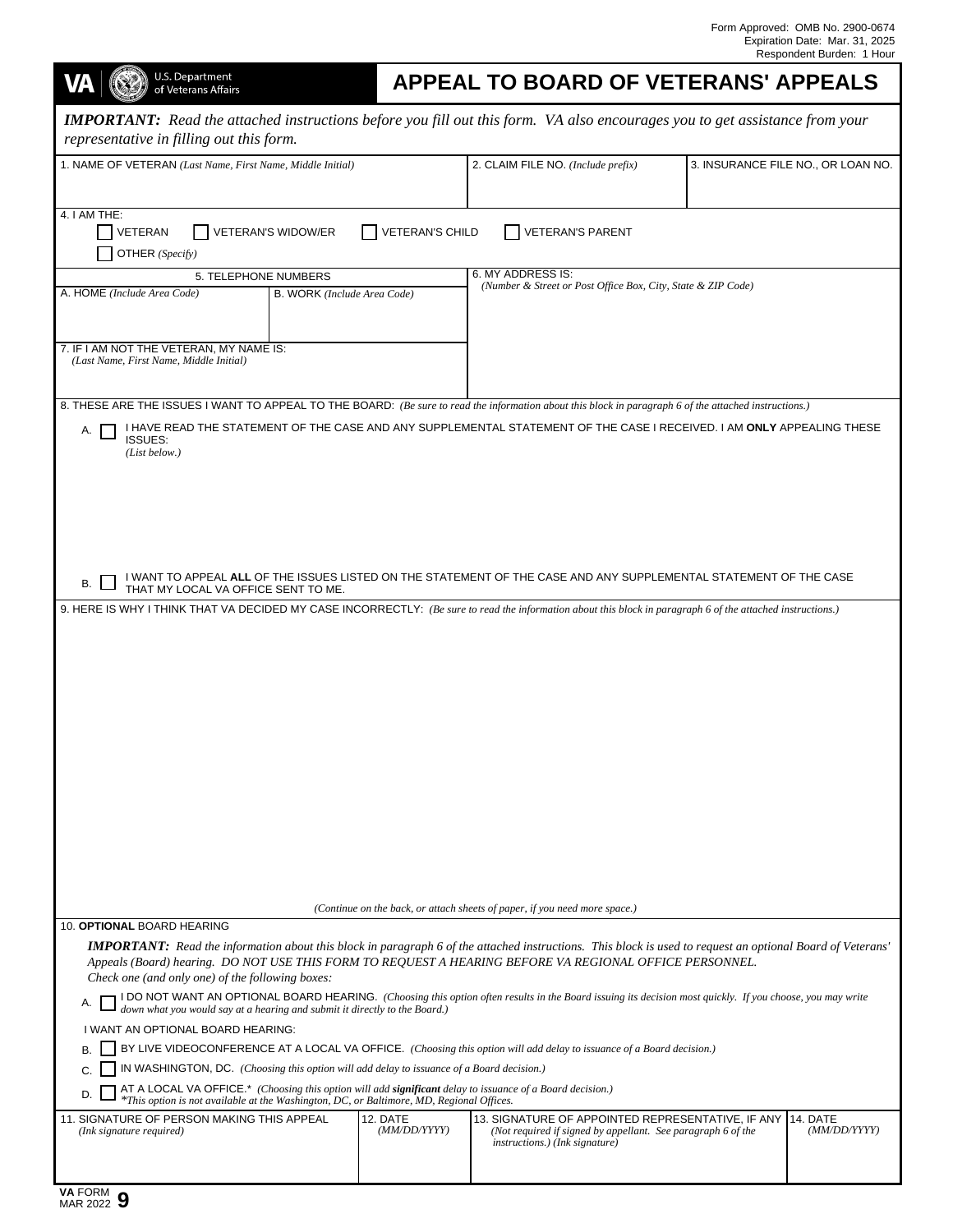## CONTINUATION SHEET FOR ITEM 9

*(Attach additional sheets, if necessary)*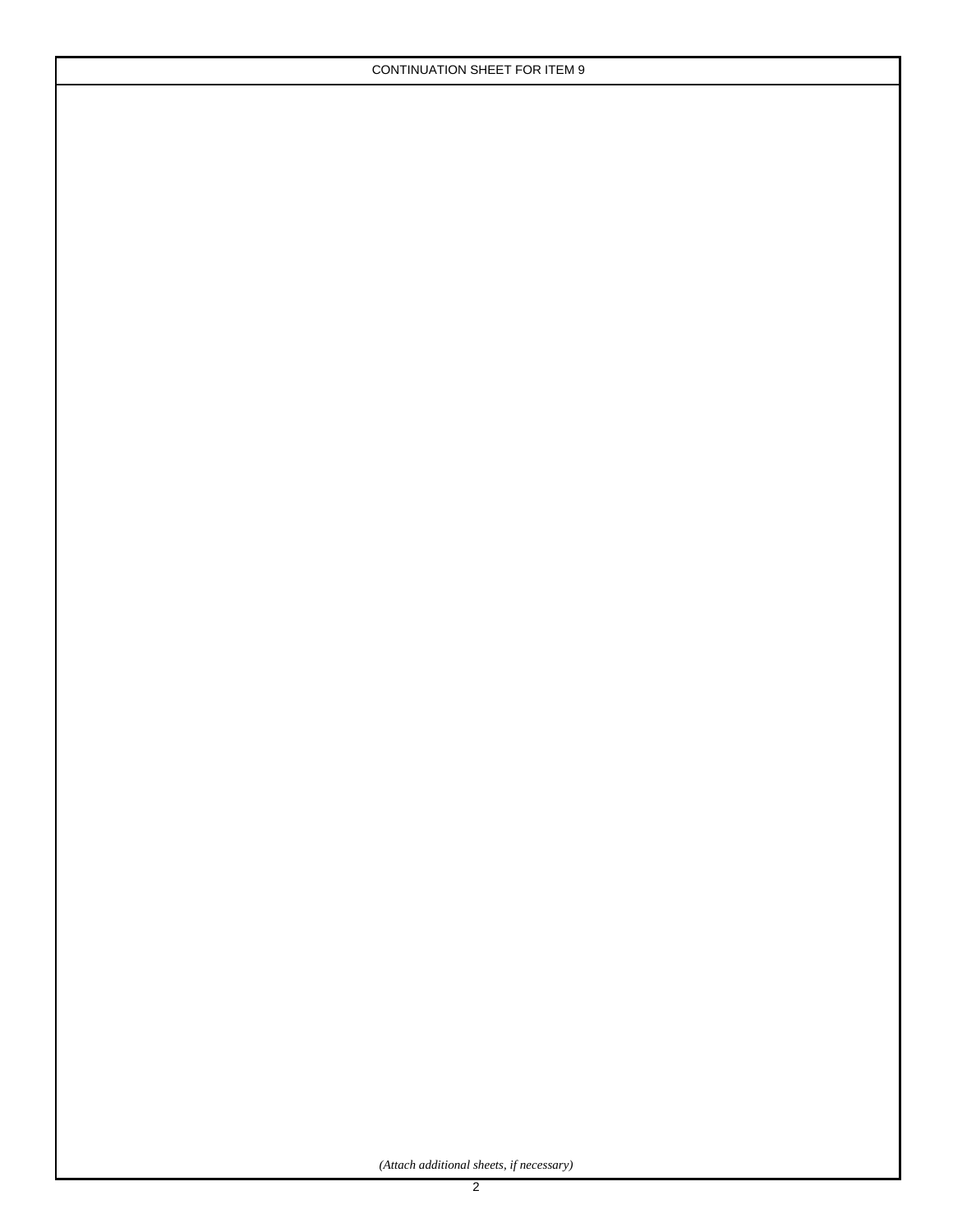We are required by law to give you the information in this box. Instructions for filling out the form follow the box.

**RESPONDENT BURDEN:** VA may not conduct or sponsor, and the respondent is not required to respond to, this collection of information unless it displays a valid Office of Management and Budget (OMB) Control Number. The information requested is approved under OMB Control Number (2900-0085). Public reporting burden for this collection of information is estimated to average one hour per response, including the time for reviewing instructions, searching existing data sources, gathering and maintaining the data needed, and completing and reviewing the collection of information. Send comments regarding this burden estimate or any other aspects of this collection, including suggestions for reducing this burden to: VA Clearance Officer (005R1B), 810 Vermont Ave., NW, Washington, DC 20420. **DO NOT** send requests for benefits to this address.

**PRIVACY ACT STATEMENT:** Our authority for asking for the information you give to us when you fill out this form is 38 U.S.C. 7105(d)(3), a Federal statute that sets out the requirement for you to file a formal appeal to complete your appeal on a VA benefits determination. You use this form to present your appeal to the Board of Veterans' Appeals (Board). It is used by VA in processing your appeal and it is used by the Board in deciding your appeal. Providing this information to VA is voluntary, but if you fail to furnish this information VA will close your appeal and you may lose your right to appeal the benefit determinations you told us you disagreed with. The Privacy Act of 1974 (5 U.S.C. 552a) and VA's confidentiality statute (38 U.S.C. 5701), as implemented by 38 C.F.R. 1.526(a) and 1.576(b), require individuals to provide written consent before documents or information can be disclosed to third parties not allowed to receive records or information under any other provision of law. However, the law permits VA to disclose the information you include on this form to people outside of VA in some circumstances. Information about that is given in notices about VA's "systems of records" that are periodically published in the *Federal Register* as required by the Privacy Act of 1974. Examples of situations in which the information included in this form might be released to individuals outside of VA include release to the United States Court of Appeals for Veterans Claims, if you later appeal the Board's decision in your case to that court; disclosure to a medical expert outside of VA, should VA exercise its statutory authority under 38 U.S.C. 5109 or 7109, to ask for an expert medical opinion to help decide your case; disclosure to law enforcement personnel and security guards in order to alert them to the presence of a dangerous person; disclosure to law enforcement agencies should the information indicate that there has been a violation of law; disclosure to a congressional office in order to answer an inquiry from the congressional office made at your request; and disclosure to Federal government personnel who have the duty of inspecting VA's records to make sure that they are being properly maintained. See the *Federal Register* notices described above for further details.

## **INSTRUCTIONS**

**1. CONSIDER GETTING ASSISTANCE:** We have tried to give you the general information most people need to complete this form in these instructions, but the law about veterans' benefits can be complicated. If you have a representative, we encourage you to work with your representative in completing this form. If you do not have a representative, we urge you to consider getting one. Most people who appeal to the Board of Veterans' Appeals (Board) do get a representative. Veterans Service Organizations (VSOs) will represent you at no charge and most people (more than 80 percent) are represented by VSOs. You can find a listing of VSOs on the Internet at: <http://www.va.gov/vso>. Under certain circumstances, you may pay a lawyer or "agent" to represent you. Your local VA office can further assist you with questions regarding how to appoint a VSO, attorney, or agent to represent you. You can reach your local VA office toll-free at 1-800-827-1000. Your local bar association may be able to provide you with the names of attorneys who specialize in veterans' law.

**2. WHAT IS THIS FORM FOR?** You told your local VA office that you disagreed with some decision it made on your claim for VA benefits, called filing a "Notice of Disagreement." That office then mailed you a "Statement of the Case" (SOC) that told you why and how it came to the decision that it did. After you have read the SOC, you must decide if you want to go ahead and complete your appeal so that the Board will review your case. If you do, you or your representative must fill out this form and file it with VA. "Filing" means delivering the completed form to VA in person or by mailing it based on the instructions you received with your SOC. Paragraph 4 tells you how much time you have to file this form and paragraph 7 tells you where you file it.

When we refer to "your local VA office" in these instructions, we mean the VA Regional Office that sent you the SOC or, if you have moved out of the area served by that office, the VA Regional Office that now has your VA records.

**3. DO I HAVE TO FILL OUT THIS FORM AND FILE IT?** Fill out this form and file it with VA *if* you want to complete your appeal. If you do not, VA will close your appeal without sending it to the Board for a decision. If you decide that you no longer want to appeal after you have read the SOC, you don't have to do anything.

**4. HOW LONG DO I HAVE TO COMPLETE THIS FORM AND FILE IT?** Under current law, there are three different ways to calculate how much time you have to complete and file this form. The one that applies to you is the one that gives you the *most* time:

- (a) You have one year from the day your local VA office mailed you the notice of the decision you are appealing.
- (b) You have 60 days from the day that your local VA office mailed you the SOC.
- (c) Your local VA office may have sent you an update to the SOC, called a "Supplemental Statement of the Case" (SSOC). If that SSOC was provided to you in response to evidence you or your representative submitted within the one-year period described in paragraph 4(a) of these instructions, above, and if you have not already filed this form, then you have at least 60 days from the time your local VA office mailed you the SSOC to file it even though the one-year period has already expired.  *See* 38 C.F.R. 20.302(b)(2).

There is one special kind of case, called a "simultaneously contested claim," where you have 30 days to file this form instead of the longer time periods described above. A "simultaneously contested claim" is a case where two different people are asking for the same kind of VA benefit and one will either lose, or get less, if the other wins. If you are not sure whether this special exception applies, ask your representative or call your local VA office.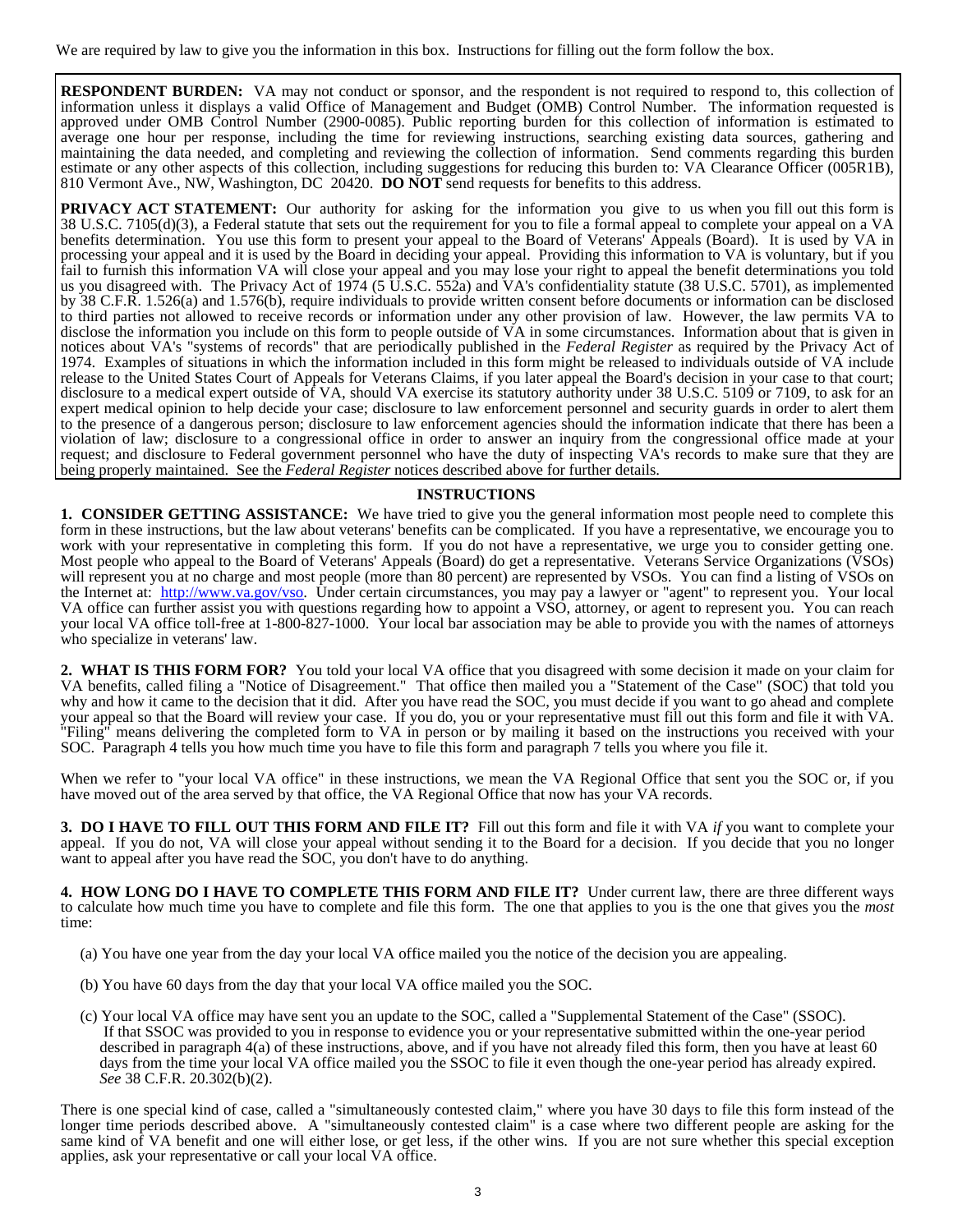If you have *any* questions about the filing deadline in your case, ask your representative or your local VA office. **Filing on time is very important. Failing to file on time could result in you losing your right to appeal.** 

**5. WHAT IF I NEED MORE TIME?** If you need more time to complete this form and file it, write to the address included on your SOC, explaining why you need more time. *You must file your request for more time before the normal time for filing this form runs out.* If you file by mail, VA will use the postmark date to decide whether you filed the form, or the request for more time to file it, on time.

**6. WHAT KIND OF INFORMATION DO I NEED TO INCLUDE WHEN I FILL OUT THE FORM?** While most of the form is easy to understand, please refer to the sections below for additional information regarding each block.

**Block 3.** If your appeal involves an insurance claim or some issue related to a VA home loan, enter your VA insurance or VA loan number here. For most kinds of cases, you will leave this block blank.

**Blocks 4-7.** These blocks are for information about the person who is filing this appeal. If you are a representative filling out this form for the person filing the appeal, fill in the information about that person, not yourself. Block 7 can be left blank if the person filing the appeal is the Veteran.

**Block 8.** This is the block where you tell us exactly *what* you are appealing. You do this by identifying the "issues" you are appealing. Your local VA office has tried to accurately identify the issues and has listed them on the SOC and any SSOC it sent you. Save what you want to tell us about *why* you are appealing for the next block (Block 9).

Check the first check box in Block 8 if you only want to continue your appeal on some of the issues listed on the SOC and any SSOC you received. List the specific issues you want to appeal in the space under the first box. While you should not use this form to file a new claim or to appeal new issues for the first time, you can also use this space to call the Board's attention to issues, if any, you told your local VA office in your Notice of Disagreement you wanted to appeal that are not included in the SOC or any SSOC. If you want to file a new claim, or appeal new issues (file a new Notice of Disagreement), do that in separate correspondence. *Do not check the second box if you check this box.* 

If you think that your local VA office has correctly identified the issues you are appealing and, after reading the SOC and any SSOC you received, you still want to appeal its decisions on *all* those issues, check the second box in Block 8. *Do not check the first box if you check this box.*

**Block 9.** Use this block to tell us why you disagree with the decision made by your local VA office. Tie your arguments to the issues you identified in Block 8. Tell us what facts you think VA got wrong and/or how you think VA misapplied the law in your case. Try to be specific. If you are appealing a rating percentage your local VA office assigned for one or more of your service-connected disabilities, tell us *for each service-connected disability rating you have appealed* what rating would satisfy your appeal (The SOC, or SSOC, includes information about what disability percentages can be assigned for each disability under VA's "Rating Schedule.") You may want to refer to the specific items of evidence that you feel support your appeal, but you do not have to describe all of the evidence you have submitted. The Board will have your complete file when it considers your case. You should not attach copies of evidence you have already sent to VA.

In completing this block, please also let us know if there is any additional evidence that you feel needs to be obtained to support your appeal. You may either submit this evidence along with this response, or at a minimum notify VA of its existence so that the evidence can be obtained on your behalf.

If you need more space to complete Block 9, you can continue it on the back of the form and/or you can attach sheets of paper to the form. If you want to complete this part of the form using a computer word-processor, you may do so. Just attach the sheets from your printer to the form and write "see attachment" in Block 9.

**Block 10**. It is very important for you to check one, *and only one*, of the boxes in Block 10. This lets us know whether or not you want to appear at a Board hearing and, if so, where you want to appear. **Please keep in mind that a Board hearing is entirely optional, and it is not necessary for you to have a hearing for the Board to decide your appeal. Hearings often increase wait time for a Board decision.** *If you do not check any of the boxes, the Board will assume that you DO NOT want a Board hearing and your case will be decided taking into consideration the arguments already made, including your explanation on this form as to why you think VA decided your case incorrectly.* 

If you ask for a Board hearing, you and your representative (if you have one) can tell us why you think the Board should act favorably on your appeal (present argument). You can also tell us about the facts behind your claim and you can bring others (witnesses) to the hearing who have information to give the Board about your case. At your option, you can submit more evidence at a Board hearing. If you do ask for a Board hearing, it can be very helpful to have a representative assist you at the hearing. Please note that VA *cannot* pay any expenses that you (or your representative or witnesses) incur in connection with attending any Board hearing.

The purpose of a hearing is to receive argument and testimony relevant and material to the issue or issues in your case that are on appeal. Hearings conducted by the Board are nonadversarial in nature. Parties to a hearing are permitted to ask questions, including follow-up questions, but cross-examination is not allowed. While the types of questions that may be asked are not limited by the legal rules of evidence that typically apply in an adversarial trial setting, reasonable bounds of relevancy and materiality still must be maintained.